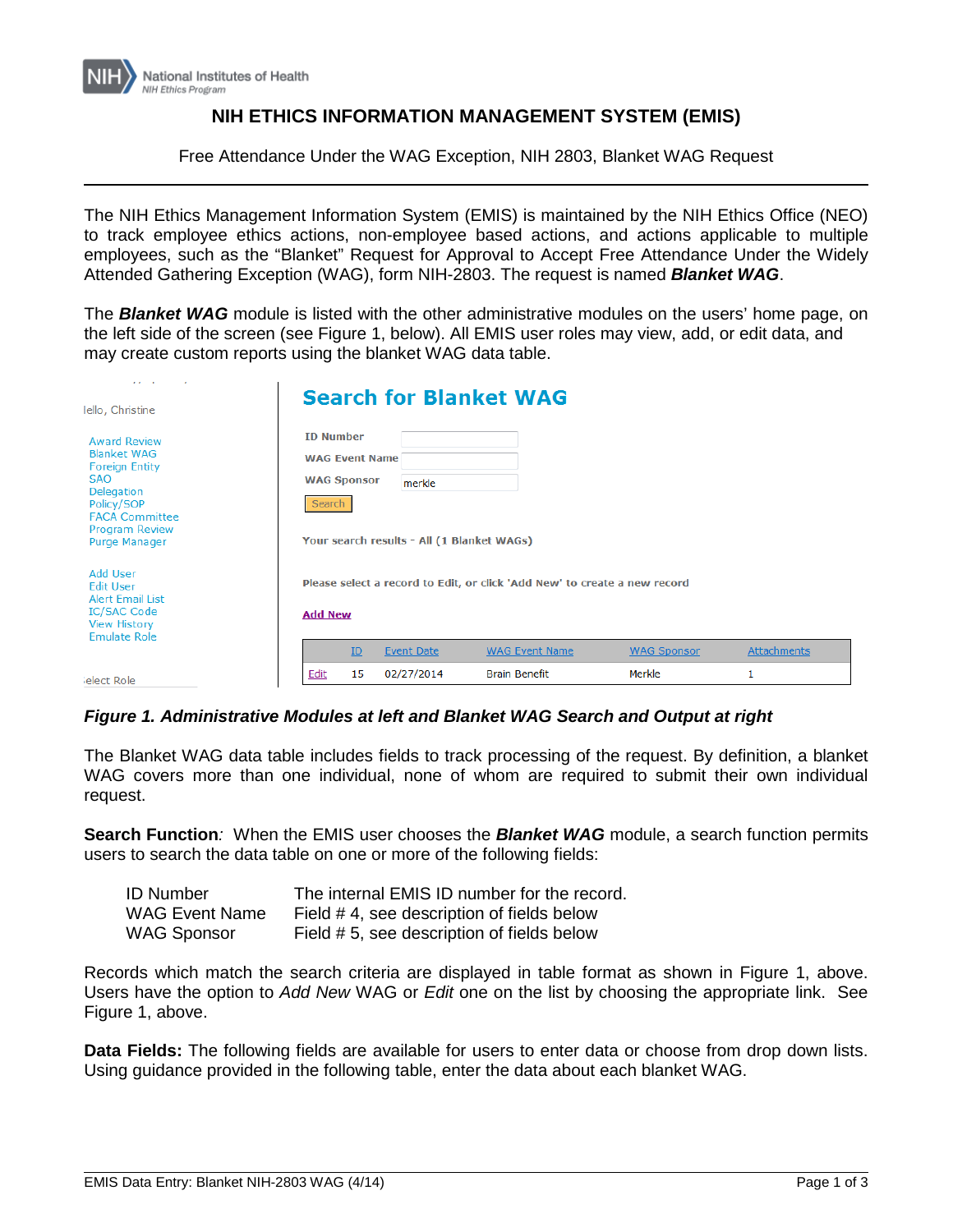|                | <b>Field</b>                                                                    | <b>Type</b> | <b>Contents</b>                                                                                                                                                                                                                                                                                                                                                                                                                                                         |  |  |  |
|----------------|---------------------------------------------------------------------------------|-------------|-------------------------------------------------------------------------------------------------------------------------------------------------------------------------------------------------------------------------------------------------------------------------------------------------------------------------------------------------------------------------------------------------------------------------------------------------------------------------|--|--|--|
|                | <b>EMIS ID</b>                                                                  |             | The EMIS ID number for the record will show, not editable.                                                                                                                                                                                                                                                                                                                                                                                                              |  |  |  |
| 1              | <b>Receipt Date</b>                                                             | Date        | Receipt in the initiating Ethics Office.                                                                                                                                                                                                                                                                                                                                                                                                                                |  |  |  |
| $\overline{2}$ | <b>Event Date</b>                                                               | Date        | Date of the event for which there is an invitation of free attendance.                                                                                                                                                                                                                                                                                                                                                                                                  |  |  |  |
| 3              | Initiator IC                                                                    | drop down   | List contains the IC acronyms. NEO is included as an option.                                                                                                                                                                                                                                                                                                                                                                                                            |  |  |  |
| 4              | <b>Event Name</b>                                                               | Text        | Insert name of event. Limit of 150 characters.                                                                                                                                                                                                                                                                                                                                                                                                                          |  |  |  |
| 5              | Sponsor                                                                         | Text        | Insert name of sponsor of the event. Limit of 150 characters.                                                                                                                                                                                                                                                                                                                                                                                                           |  |  |  |
| 6              | <b>Event Location</b>                                                           | Text        | Insert the city and state, or city and foreign country. Use 2-letter<br>abbreviation for state, e.g., Maryland is MD.                                                                                                                                                                                                                                                                                                                                                   |  |  |  |
| $\overline{7}$ | Covered Staff*                                                                  | <b>Text</b> | Choose one button. If the employees covered are not the IC<br>Directors and staff listed, mark the second radio button and add<br>details where indicated. For example, ICs may have a Blanket<br>WAG covering only for their own IC's employees. This field would<br>then contain the IC acronym.<br>IC Directors, Deputy Directors, Scientific Directors, Clinical<br>$\bullet$<br>Directors, Extramural Directors, IC DECs and OD Staff, or their<br>Representatives |  |  |  |
|                |                                                                                 |             | Other: Indicate who is covered:<br>$\bullet$                                                                                                                                                                                                                                                                                                                                                                                                                            |  |  |  |
| 8              | Value (USD)                                                                     | Currency    | Whole US dollars.                                                                                                                                                                                                                                                                                                                                                                                                                                                       |  |  |  |
| 9              | IC Specialist                                                                   | Text        | Last name, first initial.                                                                                                                                                                                                                                                                                                                                                                                                                                               |  |  |  |
| 10             | IC Spec Review                                                                  | Date        | Date of IC Specialist's review.                                                                                                                                                                                                                                                                                                                                                                                                                                         |  |  |  |
| 11             | IC DEC Review                                                                   | Date        | Date of IC DEC's review.                                                                                                                                                                                                                                                                                                                                                                                                                                                |  |  |  |
| 12             | IC DEC Decision                                                                 | drop down   | IC DEC's decision. Drop down list contains:<br>Approve<br>Disapprove<br>Withdraw<br>None (if no action will be taken)<br>For internal IC blanket WAGs that do not include senior, top 5.<br>employees, the IC DEC makes the final determination.                                                                                                                                                                                                                        |  |  |  |
| 13             | To NEO                                                                          | Date        | Date the request was sent to NEO.                                                                                                                                                                                                                                                                                                                                                                                                                                       |  |  |  |
| 14             | Notes                                                                           | <b>Text</b> | Be succinct, use abbreviations where possible. Limit of 500<br>characters.                                                                                                                                                                                                                                                                                                                                                                                              |  |  |  |
|                | Data entry into the remaining fields limited to NEO Users. View only by others. |             |                                                                                                                                                                                                                                                                                                                                                                                                                                                                         |  |  |  |
| 15             | <b>NEO Receipt</b>                                                              | Date        | Date received in NEO                                                                                                                                                                                                                                                                                                                                                                                                                                                    |  |  |  |
| 16             | <b>NEO Specialist</b>                                                           | drop down   | Drop down list contains names of NEO Specialists.                                                                                                                                                                                                                                                                                                                                                                                                                       |  |  |  |
| 17             | <b>NEO Spec Review</b>                                                          | Date        | Date of NEO Specialist review.                                                                                                                                                                                                                                                                                                                                                                                                                                          |  |  |  |
| 18             | <b>NEO Mgmt Review</b>                                                          | Date        | Date of NEO Management's review.                                                                                                                                                                                                                                                                                                                                                                                                                                        |  |  |  |
| 29             | To NIH DEC                                                                      | Date        | Date forwarded to DEC for review and determination. Use m/d/yy or<br>mm/dd/yy format for date.                                                                                                                                                                                                                                                                                                                                                                          |  |  |  |